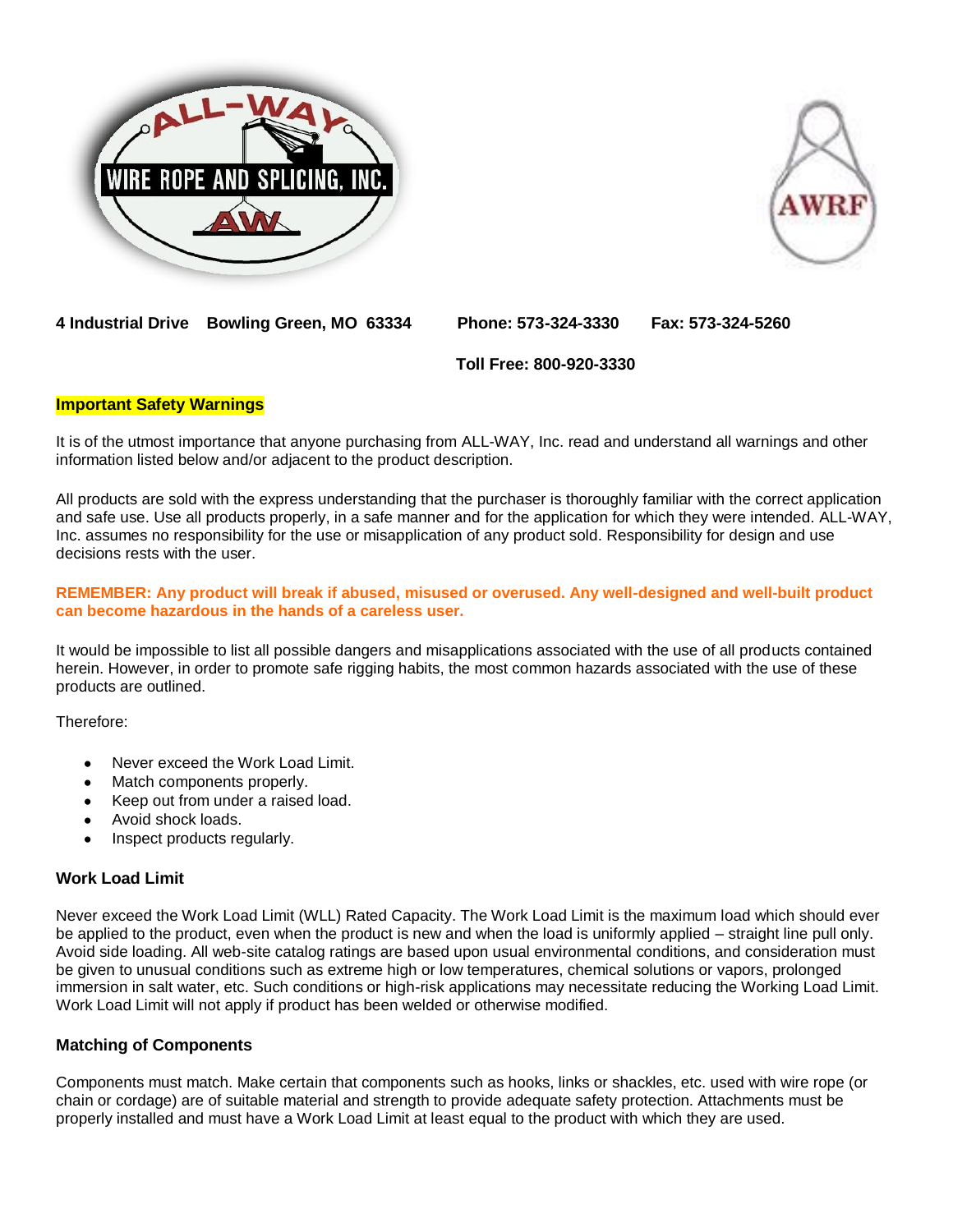# **Raised Loads**

Keep out from under a raised load. Take notice of the recommendation from the National Safety Council Accident Prevention Manual concerning all lifting operations:

*"All employees working on cranes or hoists or assisting in hooking or arranging a load should be instructed to keep out from under the load. >From a safely standpoint, one factor is paramount. Conduct all lifting operations in such a manner, that if there were on equipment failure, no personnel would be injured. This means keep out from under a raised load and keep out of the line of force of any load."* 

# **Shock Loads**

Avoid impacting, jerking or swinging of load -- Work Load Limit will not apply. A shock load is generally significantly greater than the static load. Avoid shock loads.

# **Regular Inspections**

Inspect products regularly for visible damage, cracks, wear, elongation, rust, etc. Protect all products from corrosion. The need for periodic inspections cannot be overemphasized. No product can keep operating at rated capacity indefinitely. Periodic inspections help determine when to replace a product and reduce rigging hazards. Keep inspection records to help pinpoint problems and to insure periodic inspection intervals.

Due to the diversity of the products involved and uses to which they can be put, it would be counter-productive to make blanket recommendations for inspection procedures and frequency. Best results will be achieved when qualified personnel base their decisions on information from rigging and engineering manuals and on experience from actual use in the field. Refer to sources listed below for technical literature.

Frequency of inspection will depend on environmental conditions, application, storage of product prior to use, frequency of use, whether or not life, limb or valuable properly are at risk, etc. When in doubt, inspect product prior to each use. Carefully check each item to be inspected for wear, deformation, cracks or elongation-signs of imminent failure. Immediately withdraw such items from service.

Rust damage is another potential hazard. When in doubt about the extent of corrosion or other damage, withdraw the items from service. Destroy, rather than discard, items that have been judged defective. They might be used again by someone not aware of the hazard of the defect.

# **Definitions**

Information, measures, dimensions,etc. is subject to change; all weights and dimensions are approximate. Ratings are stated in short tons (2,000 lbs.) or pounds. All dimensions are in inches; all weights are in pounds unless otherwise stated.

# **Proof Test Load (Proof Load)**

The term "Proof Test" designates a quality control test applied to the product for the sole purpose of detecting defects in material or manufacture. The Proof Test Load (usually twice the Work Load Limit) is the load which product withstood without deformation when new and under laboratory lest conditions. A constantly increasing force is applied in direct line to the product at a uniform rate of speed on a standard pull testing machine.

# **Breaking Strength/Ultimate Strength**

Do not use breaking strengths as a criterion for service or design purposes. Refer to the Working Load Limit.

Breaking Strength is the average force at which the product, in the condition it would leave the factory, has been found by representative testing to break, when a constantly increasing force is applied in direct line to the product at a uniform rate of speed on a standard pull-testing machine.

**REMEMBER:** Breaking Strengths, when published, were obtained under laboratory conditions that are almost always impossible to duplicate in actual use.